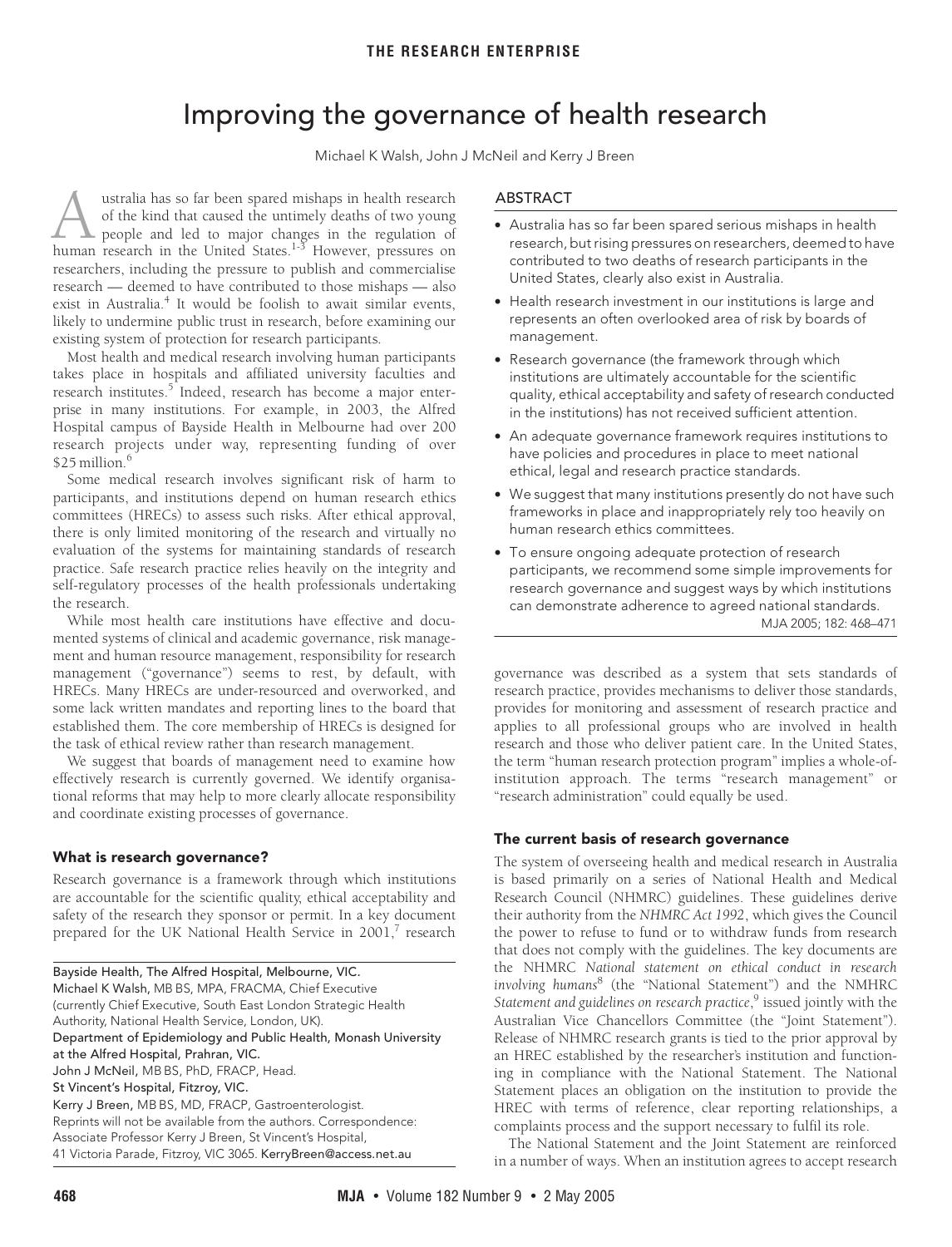| whose alla responsionalities or stalleries. |                                                                                                              |
|---------------------------------------------|--------------------------------------------------------------------------------------------------------------|
| Role                                        | Responsibility                                                                                               |
| Sponsor                                     | Takes primary responsibility for research design and<br>the adequacy of the staff and other resources needed |
| Funder                                      | Financially supports the research                                                                            |
| Host/<br>institution                        | Responsible for the care of patients who participate<br>and for the facilities used                          |
| Principal<br>investigator                   | Takes direct responsibility for the design and conduct<br>of the research and reporting of findings          |
| Employer                                    | Employs and thus is responsible for the principal<br>investigator and associated financial oversight         |
| Researcher                                  | Conducts the research and reports to the principal<br>investigator                                           |
| Participants                                | Have no responsibilities in governance, but are key<br>stakeholders in the process                           |
| *Modified from George et al. <sup>18</sup>  |                                                                                                              |

<span id="page-1-0"></span>**1 Roles and responsibilities of stakeholders\***

funding from the NHMRC, it signs a "deed of agreement" with the NHMRC that, among other things, binds it to follow NHMRC guidelines. For clinical trials of unregistered therapeutic goods (pharmaceuticals and devices), the *Therapeutic Goods Act 1989* (Cwlth) makes it illegal for a trial to commence unless the trial protocol has been approved by an HREC registered with the NHMRC and the trial has been notified to the Therapeutic Goods Administration.<sup>[10](#page-3-9)</sup>

In addition to these key NHMRC statements, health research involving humans is governed by laws (national and/or state), other guidelines and codes of conduct relating to such matters as privacy, confidentiality, consent, biosafety, professional standards and radiation safety. Institutions (and not their HRECs) are responsible for ensuring that research participants are adequately indemnified, that appropriate financial management arrangements are in place to support the research, and that legal requirements are met.

## **Limitations of the current system**

To date, the Australian regulatory model for overseeing health care research, built around the HREC system, has served the community well. Its success reflects the integrity of researchers and the dedication of HREC members. The strength of the HREC system is based heavily on the voluntary service of over 2000 people from various walks of life, serving on over 200 HRECs, of which about 60% are located in health care institutions[.11](#page-3-10) Other strengths of the system include locating the responsibility for ethical review close to where the research is conducted, the fact that membership of HRECs is drawn from both the community and the institution, and the fact that the system is not rigidly based on law (as is the case in the United States) but rather on ethical guidelines, and can thus be flexibly adapted to meet emerging needs.

Nevertheless, weaknesses have been identified. The institutionally based HREC system was designed for an earlier era when research was primarily conducted in single institutions and did not involve large multicentre studies.<sup>[12](#page-3-11)[,13](#page-3-12)</sup> HRECs are held to be overloaded, under-resourced, insufficiently skilled,  $^{14,15}$  $^{14,15}$  $^{14,15}$  and lacking in accountability and transparency[.15](#page-3-14) Their capacity to monitor research is minimal. Moreover, most HRECs provide minimal orientation or training for new members.

In addition, many institutions have not paid sufficient attention to separating research governance issues from the task of ethical review, and have come to rely too heavily on HRECs to do tasks for which the HRECs are not well equipped.

## **Required standards for effective research governance**

Standards that underpin effective research governance exist in the domains of ethics and law, science, information protection, health and safety, intellectual property and commercialisation, financial management, and public relations. In the first of these domains, the core standards are laid down in the NHMRC National Statement,<sup>8</sup> with additional guidelines covering ethical principles for research involving Aboriginal and Torres Strait Islander peoples.<sup>[16](#page-3-15)</sup> For the conduct of clinical trials, the *Therapeutic Goods Act* sets out the laws that must be followed in relation to therapeutic goods research.

Scientific standards for good research practice are found in NHMRC guidelines, particularly the Joint Statement.<sup>[9](#page-3-7)</sup> These include the adequacy of the training and experience of those who will conduct the research, prior thorough study of the published literature, acceptance of peer review, long-term preservation of original data, and the need to publish and to share information with participants.

Standards also exist for the protection of the health and safety of participants and staff involved in research. Institutions must be cognisant of the need to ensure probity in handling funds awarded for research. There must be clearly documented policies on intellectual property rights that must be made known to staff. Adequate insurance indemnity must be in place for all research projects, with all staff personally indemnified for their professional roles.

Although not specifically mentioned in any existing national guidelines, institutions should establish guidelines for contact with the media over research.

## **Stakeholders in research governance: roles, responsibilities and accountabilities**

UK standards for "research governance"<sup>[7](#page-3-5)</sup> and US standards for "human research protection programs"<sup>[1](#page-3-0),17</sup> show that there is close agreement as to who are the stakeholders ([Box 1\)](#page-1-0). In Australia, research participants are also seen as stakeholders.<sup>19</sup>

The institution has a responsibility to see that staff members are appropriately qualified for their roles and, in particular, that principal investigators have sufficient knowledge and experience to fulfil their role.

Researchers, both senior and junior, have a responsibility to understand and comply with national guidelines (eg, the Joint Statement and National Statement), and institutions must address their education and training needs (through induction of new research staff, formal and continuing education in the science and ethics of research, and prompt sharing of relevant new information).

The term "sponsor" is restricted to the body or institution that takes ultimate responsibility for the study design, its conduct, reporting of adverse events, insurance, intellectual property matters, notification of clinical trials and final reporting of results. Sponsors may also be the funders of research (eg, the pharmaceutical industry). There will be times when internal funds are used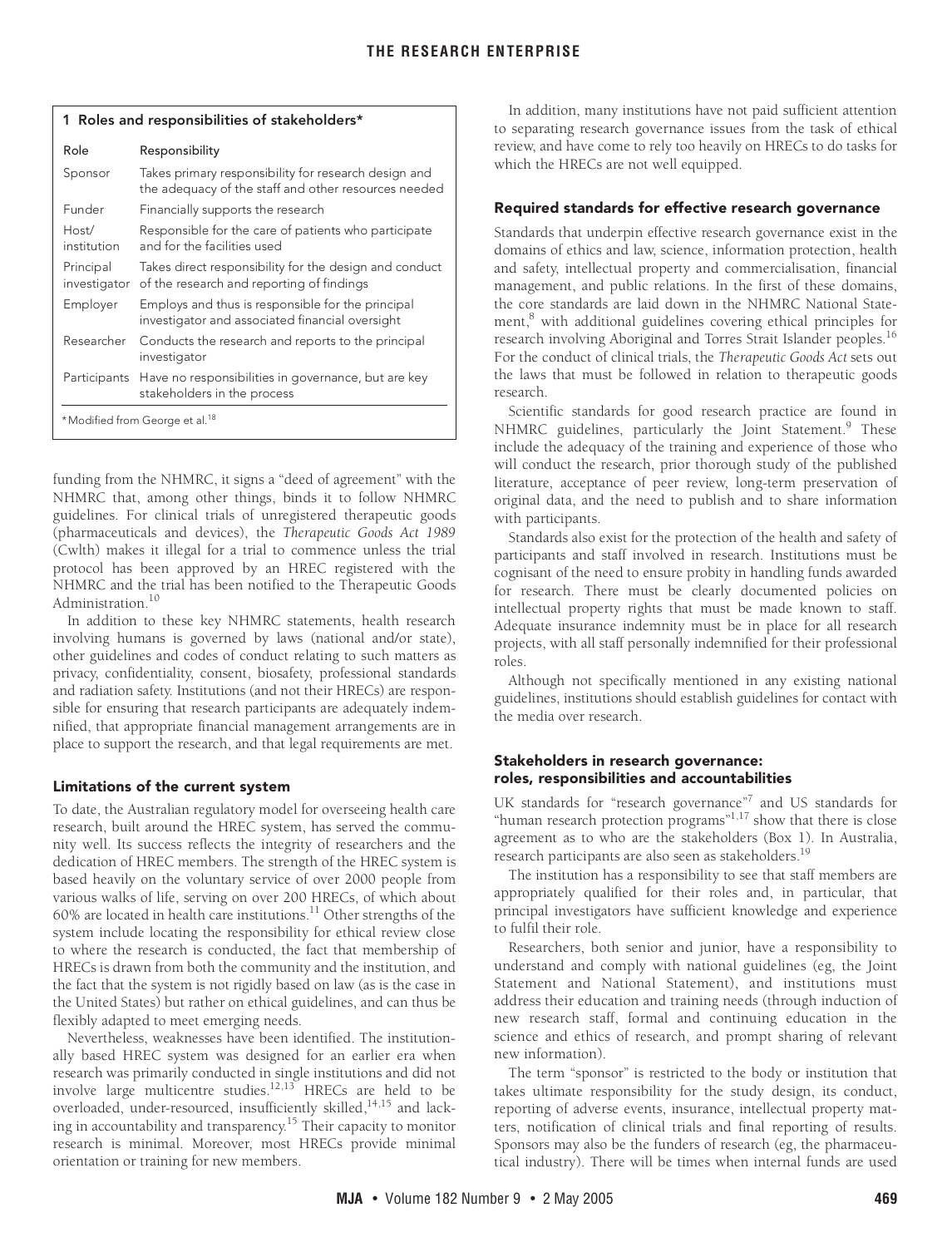## <span id="page-2-0"></span>**2 Components of research governance at the Alfred Hospital, Melbourne**

#### Initial assessment of research proposals

- **•** Are the review committees appropriately constituted, with the necessary expertise?
- **•** Are their assessments conducted in a diligent and timely fashion?
- **•** Are their assessments consistent and in keeping with written policies?
- **•** Are conflicts of interest within the committee addressed adequately?
- **•** Are communication procedures and appeal procedures adequate?
- **•** Is there adequate recognition of "high risk" projects?

## Legal and professional issues

- **•** Is there compliance with relevant laws (state and federal) and codes of conduct relating to such matters as privacy, confidentiality, consent, biosafety, professional standards and radiation safety?
- **•** Is the approach to privacy protection adequate?

#### Insurance issues

- **•** Are insurance arrangements adequate?
- **•** Has the extent and any limitations of insurance cover been adequately communicated to participants?

#### Financial accountability

- **•** Are financial arrangements fully transparent and appropriate?
- **•** Will there be uncompensated costs to the institution?

## for research, and, in this case, the institution is both sponsor and funder.

For every research proposal, the institution must clarify its role and the roles of other stakeholders, preferably in writing. As some research will involve not only hospitals but also affiliated university departments and research institutes, as well as external institutions, the respective responsibilities of all these parties must be clearly documented.

## **What improvements are needed?**

The fundamental requirement is to establish mechanisms for identifying and minimising institutional risks while maintaining all existing protection for research participants. Any institution or organisation that is committed to undertaking health and medical research should satisfy the following requirements:

**•** It must have a clearly documented research governance framework that incorporates explicit accountabilities and expected measurable standards, and demonstrates that overall accountability rests at the level of the board of directors and the chief executive officer.

**•** The documentation needs to describe the roles, responsibilities and accountabilities of all participants; the processes and delivery systems to be used; and compliance with standards at all levels.

**•** There should be periodic external evaluation against those standards.

**•** The role and reporting line of the institution's HREC must be clearly defined, as must the institution's processes for handling complaints relating to health research.

## **Credentialling**

- **•** Are those responsible for the project adequately qualified to assume responsibility?
- **•** Do they have adequate time and resources to manage the project diligently?
- **•** Are others involved (eg, research assistants) familiar with ethical and good-research-practice requirements?

## Intellectual property

- **•** Is the intellectual property belonging to the institution protected?
- **•** Is it clear what may become of intellectual property generated in specific research projects?

## Monitoring

- **•** Is the study being conducted with adequate diligence and supervision?
- **•** Is there adherence to the protocol and any ethics committee requirements?
- **•** Is there adequate and systematic supervision of junior staff, and careful record keeping?
- **•** Are good-research-practice guidelines being followed, especially with regard to privacy protection and data storage?
- **•** Is there adequate follow-up of abnormal study results?

## Closure

- **•** Is the study closure orderly and systematic?
- **•** Is information provided to participants?
- **•** Are adequate arrangements in place for record storage and later destruction?

With good leadership, these elements should coalesce into a cooperative model that promotes learning and improvement.<sup>[18](#page-3-17)</sup>

At the Alfred Hospital in Melbourne, this need has been addressed through establishing a research council that reports to the board of the health care network and brings together all the key components of effective research governance ([Box 2\)](#page-2-0).

Board members need to know what they are ultimately responsible for in relation to research conducted within the institution or by staff employed by the institution. These responsibilities include, among others:

- **•** establishing and adequately resourcing an HREC;
- **•** delegating certain roles to the HREC;
- **•** having clearly documented paths for complaints about research and/or allegations of research misconduct; and

**•** taking final responsibility for the professional conduct of researchers they employ.

The challenge for governments and for institutions that conduct health and medical research is to be confident that the governance framework of this activity is strong enough to withstand challenges such as those faced in the United States and the United Kingdom. We suggest that, without some key improvements [\(Box 3\)](#page-3-18), it is difficult for governments and for most institutions to have this confidence.

It may be claimed that Australia cannot afford to put increased resources into research governance. We argue that (a) we cannot afford *not* to do this; (b) the essential first steps of increased awareness of roles and responsibilities in research governance and clearer reporting lines will not be costly; and (c) there are ways of saving resources — such as through centralised ethical review of